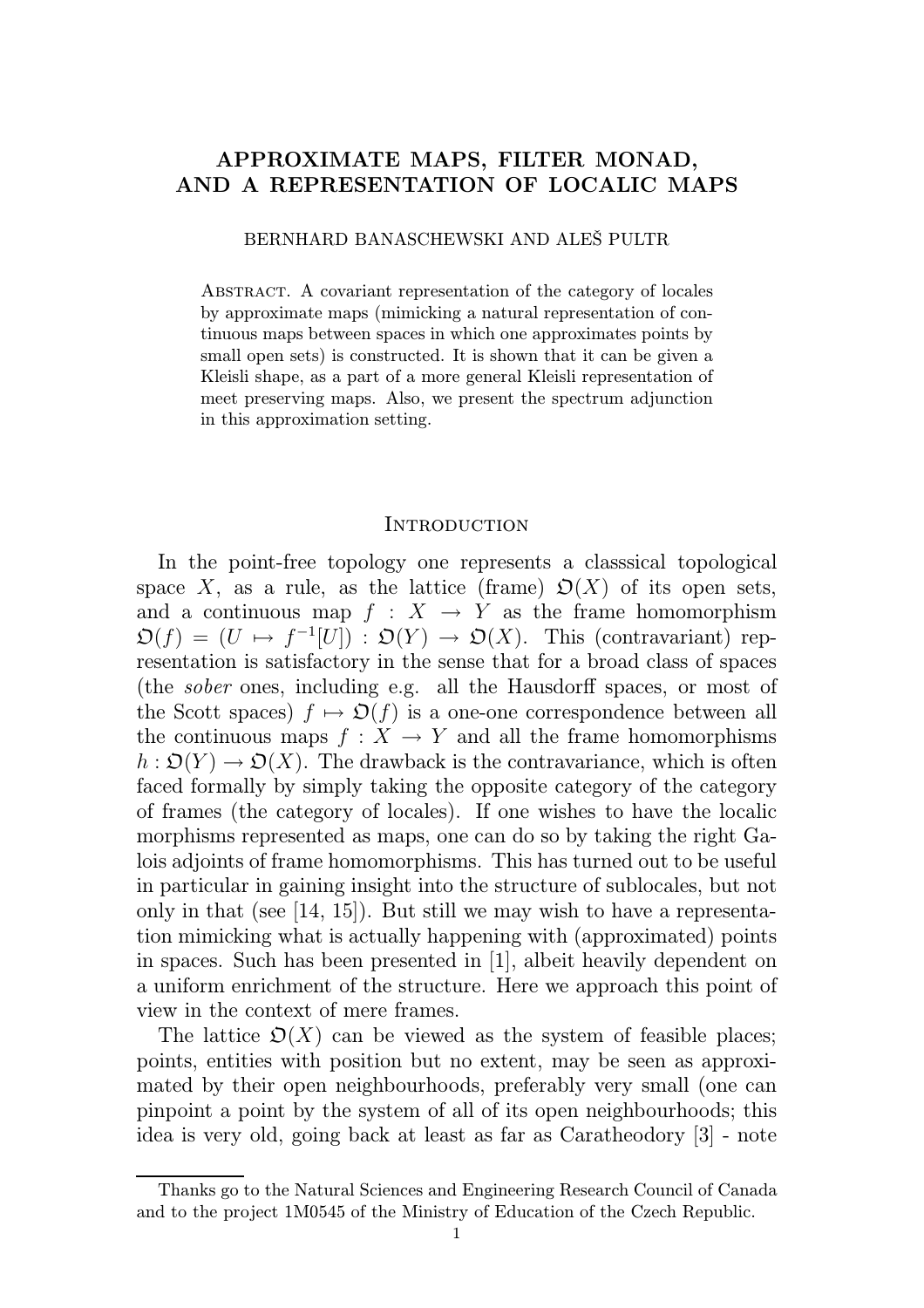that this paper even preceded Hausdorff [4] initiating modern topology). Now if such a representation  $U \ni x$  is very small and if  $f : X \to Y$ is continuous then  $f[U]$  is a very small set containing  $f(x)$ . Typically it is not open, but it can be represented in  $\mathfrak{O}(Y)$  by small  $V \supseteq f[U]$ ; these possible representations constitute a filter  $f^{\circ}(U)$  in the frame  $\mathfrak{O}(Y)$ . Thus we obtain a *covariant* representation of continuous maps  $f: X \to Y$  by specific mappings  $f^{\circ} : \mathfrak{O}(X) \to \mathsf{Flt}\mathfrak{O}(Y)$  which can be  $t: X \to Y$  by specific mappings  $f^{\circ}: \mathfrak{O}(X) \to \mathsf{Flt}\mathfrak{O}(Y)$  which can be then viewed as approximate maps  $\mathfrak{O}(X) \longrightarrow \mathfrak{O}(Y)$  (see Section 3) or special Kleisli morphisms  $\mathfrak{O}(X) \to \mathfrak{O}(Y)$ .

Note that the relation of the frame homomorphism  $\mathfrak{O}(f) : \mathfrak{O}(Y) \rightarrow$  $\mathfrak{O}(X)$  with the original  $f : X \to Y$ , and with the approximate extension  $f^{\circ} : \mathfrak{O}(X) \to \mathsf{FltD}(Y)$  is basically the same, namely taking preimages: the natural preimage of V under  $f^{\circ}$  is

$$
(f^{\circ})^{-1}\langle V \rangle = \bigcup \{ U \mid \exists W \in f^{\circ}(U), \ W \subseteq V \} =
$$
  
(PREIM)  

$$
= \bigcup \{ U \mid V \in f^{\circ}(U) \} = \bigcup \{ U \mid f[U] \subseteq V \} =
$$
  

$$
= \bigcup \{ U \mid U \subseteq f^{-1}[V] \} = f^{-1}[V].
$$

In this article we extend such representation to the general context of frames; thus we also obtain an intuitively satisfactory representation of localic morphisms as approximate maps resp. Kleisli morphisms.

### 1. Preliminaries

1.1. Posets. In a partially ordered set  $(X, \leq)$  the standard notation such as  $\uparrow M$  for the subset  $\{x \mid x \geq m, m \in M\}$  and  $\uparrow a = \uparrow \{a\}$  will be used. Similarly, the standard concepts like that of a filter (proper or not) will be used without further explaination.

Our posets will be mostly complete lattices, more often then not distributive.

1.1.1. Recall that a filter F in a lattice L is prime if  $a \vee b \in F \Rightarrow$  $(a \in F \text{ or } b \in F)$ . It is completely prime resp.  $\alpha$ -prime if

$$
\bigvee_{i\in J} a_i\in F \quad (\text{resp. } \text{``... and } |J| < \alpha\text{''}) \quad \Rightarrow \quad \exists j, \ a_j\in F.
$$

1.2. A frame is a complete lattice L satisfying the distributivity law

$$
a \wedge \bigvee B = \bigvee \{a \wedge b \mid b \in B\}
$$

for all  $a \in L$  and  $B \subset L$ . A frame homomorphism  $h : L \to M$ preserves arbitrary joins (including the bottom 0) and all finitary meets (including the top 1). As usual, the resulting category will be denoted by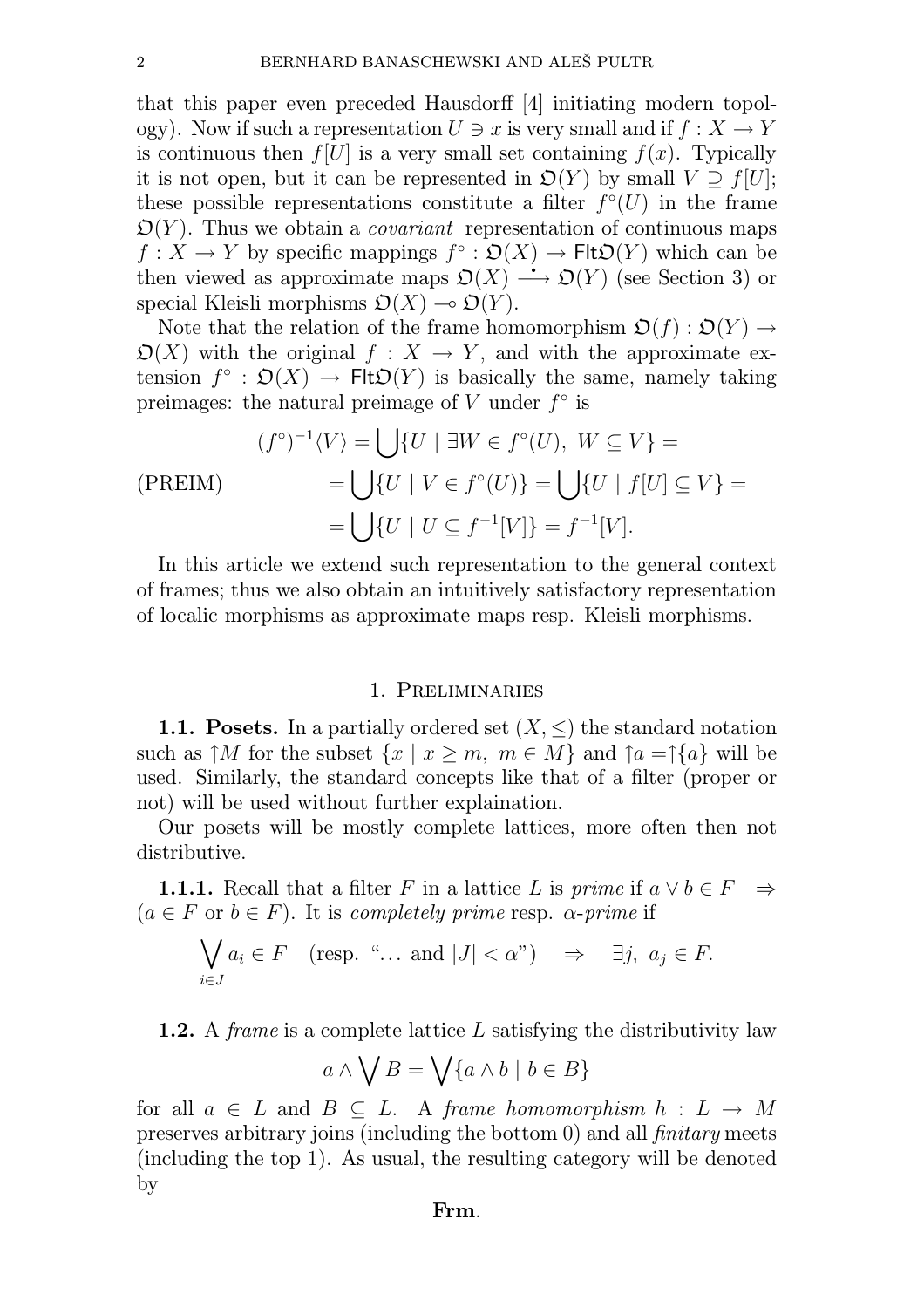If X is a topological space we have the frame  $\mathcal{O}X$  of its open sets, and if  $f: L \to M$  is a continuous map then  $\mathfrak{O} f = (U \mapsto f^{-1}[U]) : \mathfrak{O}Y \to \mathfrak{O}X$ is a frame homomorphism.

The dual category of **Frm** is called the *category of locales* and denoted by Loc. Thus, the correspondence  $\mathfrak{O}$  can be viewed as a (covariant) functor  $\mathfrak{O}: \textbf{Top} \to \textbf{Loc}$ . The morphisms of  $\textbf{Loc}$  are referred to as localic morphisms or localic maps.

For more about frames see, e.g., [8] or [13].

1.2.1. Convention. By abuse of language we will sometimes speak of frame homomorphisms  $h: L \to M$ , preserving arbitrary joins and finite meets, if L and M are general complete lattices.

1.3. We will use standard concepts of general topology (such as in, e.g., [9])); since we will deal with phenomena relevant in point-free topology, we will consider  $T_0$ - spaces only.

**1.3.1.** For a point x of a topological space we will set

$$
\mathcal{U}(x) = \{ U \in \mathfrak{O}(X) \mid x \in U \}.
$$

Note that  $\mathcal{U}(x)$  is a completely prime filter in  $\mathfrak{O}(X)$ .

**1.3.2.** A space X is sober (see, e.g., [6], [8]) if (it is  $T_0$  and) each meet irreducible  $U \in \mathfrak{O}(X)$  (that is, such U in  $\mathfrak{O}(X)$  that if  $U = U_1 \cap U_2$ then  $U = U_i$  for some *i*) is of the form  $X \setminus \{x\}$ .

Equivalently,  $X$  is sober if there are no completely prime filters in  $\mathfrak{O}(X)$  but the  $\mathcal{U}(x)$ .

1.4. For standard images and preimages of subsets under mappings we will consistently use square brackets, as in  $f[A]$  or  $f^{-1}[B]$ , to avoid confusion with values  $f(x)$ , but in particular with the formal preimage  $f^{-1}\langle B\rangle$  (Introduction, 4.2).

1.5. From category theory we will use the standard facts as e.g. in the opening chapters of [11], and the basic facts on monads (see 2.2 below).

# 2. Approximate maps. Monads and Kleisli morphisms

**2.1.** A set with aproximate equality briefly, apeset) is a pair  $A =$  $(X_A, \stackrel{A}{=} )$  consisting of a set  $X_A$  and a reflective symmetric relation  $\stackrel{A}{=}$  on  $X_A$ . If there is no danger of confusion we will write  $\stackrel{.}{=}$  for  $\stackrel{A}{=}$ .

**Note.** Think of a metric space, a fixed  $\varepsilon > 0$  and a precision given **Note.** Think of a metric space, a fixed  $\varepsilon > 0$  and a precision given<br>by  $x \doteq y$  if  $\rho(x, y) < \varepsilon$ . Or (and this will be the case in which we are particularly interested) take a set of approximations of some entities and  $x \doteq y$  if x, y have a common refinement (if they are able to larly interested) take a set of approximations of some enti-<br> $\dot{=} y$  if x, y have a common refinement (if they are able to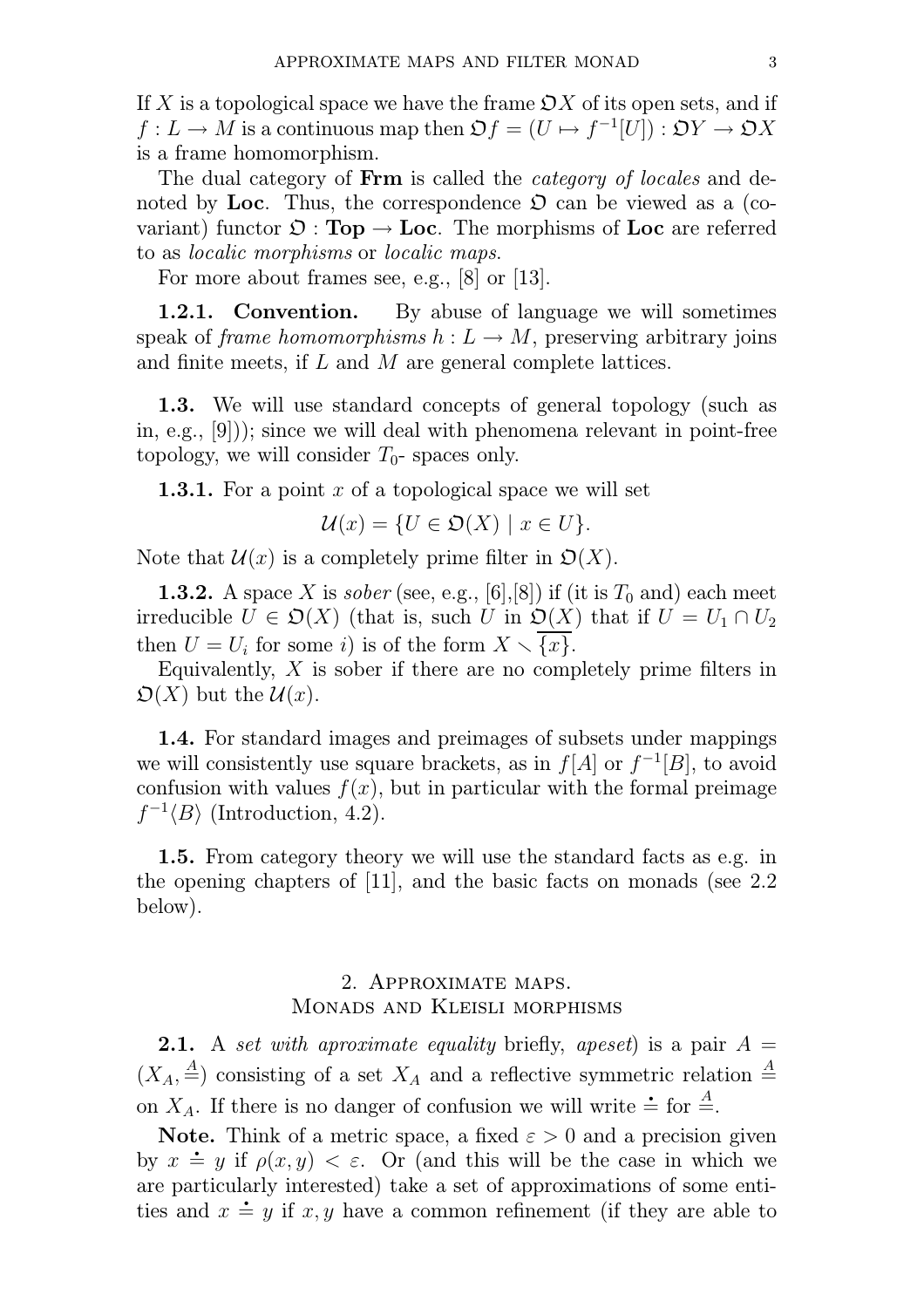approximate the same entity): e.g. (small) open intervals representing real numbers with  $x \doteq y$  amounting to  $x \cap y \neq \emptyset$ . e entity): e.g. (small) open i<br>
∴ *y* amounting to  $x \cap y \neq \emptyset$ .

al numbers with  $x \doteq y$  amounting to  $x \cap y \neq \emptyset$ .<br>2.2. An approximate map (briefly, a-map)  $f : A \longrightarrow B$  is a relation  $f \subseteq X_A \times X_B$  such that

(A1) for each  $x \in X_A$  there is a  $y \in X_B$  such that  $(x, y) \in f$ , and (A2) if  $x_1 \stackrel{A}{=} x_2$  and  $(x_i, y_i) \in f$  then  $y_1 \stackrel{B}{=} y_2$ .

2.2.1. Notes. 1. This definition is obtained from the standard definition of a mapping by replacing the equality by approximate equalities.

2. The reader may wonder about the following aspect of the definition. The condition (A2) suggests a sort of continuity: if  $x_1$  is very close to  $x_2$  then the respective values  $y_1, y_2$  (defined up to he given precision) are very close as well. The point is that in this perspective a standard discontinuous map appears as a multivalued one (take for instance the  $f(x)$  defined as 0 for  $x \leq 0$  and as 1 for  $x > 0$  then in the argument "approximately 0" the values are both 0 and 1, not even approximately equal).

**2.2.2.** Obviously the identical map  $X_A \to X_A$  is an approximate map  $A \longrightarrow A$ , and a composition of a-maps (as relations) is an a-map ∴ Obviously the identical map  $X_A \to X_A$  is an approximate<br>
→ A, and a composition of a-maps (as relations) is an a-map again. Thus, apesets and a-maps constitute a category.

2.2.3. Although we do not wish to think of an a-map as a multi-**2.2.3.** Although we do not wish to the valued map we will write for  $f : A \longrightarrow B$ 

$$
f(x) = \{ y \mid (x, y) \in f \}.
$$

Thus represented, the approximate map appears as a mapping  $f$ :  $X_A \to \mathfrak{P}(X_B)$ ; in the sequel such maps will be naturally structured.

**2.3. Kleisli maps.** A monad  $\mathbb{T} = (T, \eta, \mu)$  in a category C consists of a functor  $T : \mathbf{C} \to \mathbf{C}$  and natural transformations  $\eta : \mathrm{Id} \to T$  and  $\mu: TT \to T$  such that  $\mu \cdot \eta T = \mu \cdot T \eta = id$  and  $\mu \cdot \mu T = \mu \cdot T \mu$  (see e.g. [11]). In the equivalent Manes representation ([10]) one has a mapping  $T : obj**C** \rightarrow obj**C**$ , a system of morphisms  $\eta_A : A \rightarrow TA$  and a lifting

$$
f: A \to TB \quad \mapsto \quad f: TA \to TB
$$

satisfying

(1)  $\widetilde{\eta_A} = \mathrm{id}_{TA}$ , (2)  $\widetilde{f}\eta_a = f$ , and (3)  $\widetilde{q}f = \widetilde{q}f$ .

(The monad in the previous sense is then obtained by setting  $Tf = \widetilde{\eta_B f}$ for  $f : A \to B$ , and  $\mu_A = \text{id}_{TA}$ .

With a monad one has associated two canonical categories: the category  $\mathbf{C}^{\mathbb{T}}$  of Eilenberg-Moore algebras, and the Kleisli category  $\mathbf{C}_{\mathbb{T}}$  (see, e.g., [11]). In the sequel we will use the latter. It is as follows.

• The objects are those of  $\mathbf{C}$ ,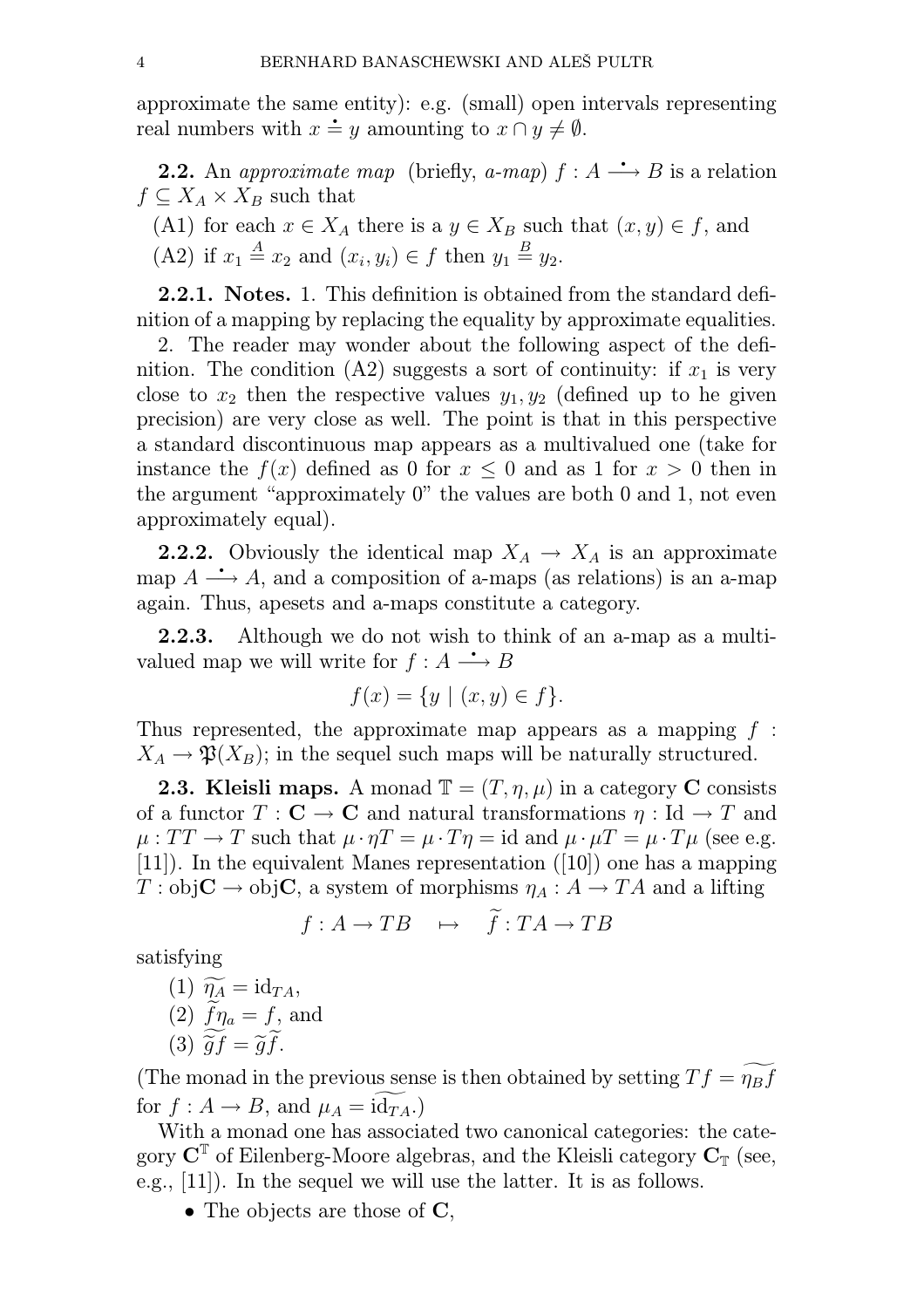- the morphisms  $f : A \to B$  in  $\mathbb{C}_{\mathbb{T}}$  are the morphisms  $f : A \to$  $TB$  from  $C$ ,
- and one has the composition of  $f : A \multimap B$  and  $q : B \multimap C$ defined by

$$
g \circ f = \mu_c \cdot Tg \cdot f \quad (= \widetilde{g} \cdot f).
$$

Note that the  $\eta_A : A \to TA$ , as  $\eta_A : A \to A$ , play the role of the units.

We will speak of the  $f : A \to B$  as the Kleisli morphisms, or Kleisli maps.

## 3. Approximate maps in frames. THE FILTER MONADS

**3.1.** For a frame L (more generally, for a complete lattice) set

generally, for<br>  $L^{\bullet} = L \setminus \{0\}$ 

 $L^{\bullet} = L \setminus \{0\}$ <br>and on  $L^{\bullet}$  define an approximate equality by

$$
a \stackrel{L}{=} b
$$
 iff  $a \wedge b \neq 0$ .

**3.1.1.** Notes. 1. Thus  $1 \stackrel{L}{=} a$  for any  $a \in L$  which is counterintuitive. But consider open sets in a topological space as approximations of points, the smaller they are (whatever sense one gives to the "smallness") the better. If two such  $U, V$  can approximate the same point they meet, and if they are (small enough to be) satisfactory this make them close indeed; if at least one of the approximations is bad then their approximate equality is unsatisfactory as well.

2. More generally, suppose one has approximations of some entities modelled as a poset  $(X, \leq)$  with  $x \leq y$  interpreted as "x is a finer approximation then  $y''$  (of whatever one approximates). Then one has  $x \doteq y$  defined by the existence of a common refinement  $z \leq x, y$  ("x but as a poset  $(X, \leq)$  with  $x \leq y$  interpreted as x is a liner<br>proximation then y" (of whatever one approximates). Then one has<br> $\dot{=} y$  defined by the existence of a common refinement  $z \leq x, y$  ("x and  $y$  are able to approximate the same entity").

**3.2.** For a frame homomorphism  $h : M \to L$  define<br> $h^{\bullet} : L^{\bullet} \longrightarrow M^{\bullet}$ 

$$
h^{\bullet}: L^{\bullet} \longrightarrow M^{\bullet}
$$

by setting

$$
(a, b) \in h^{\bullet} \quad \text{iff} \quad a \le h(b).
$$

 $(a, b) \in h^{\bullet}$  iff  $a \leq h(b)$ .<br>  $(h^{\bullet}$  is indeed an approximate map:  $(a, 1) \in h^{\bullet}$  for any a, and if  $a_1 \stackrel{L}{=} a_2$  $(h^{\bullet}$  is indeed an approximate map:  $(a, 1) \in h^{\bullet}$  for any  $a$ , and if  $a_1 \stackrel{L}{=} a_2$ <br>and  $(a_i b_i) \in h^{\bullet}$  then  $a_i \leq h(b_i)$  and hence  $0 \neq a_1 \wedge a_2 \leq h(b_1 \wedge b_2)$ , and  $b_1 \wedge b_2 \neq 0$ , that is,  $b_1 \stackrel{M}{=} b_2$ . – Note that this holds, more generally for any h preserving  $\wedge$  and 0.)  $\begin{bmatrix} b_2 & b_1 & c_2 \\ c & d_1 & d_2 \end{bmatrix}$ <br>y h preserving  $\wedge$  and 0.)<br>Obviously the correspondence  $h \mapsto h^*$  is (contravariantly) functorial,

Obviously the correspondence  $h \mapsto h^{\bullet}$  is (contravariantly) functorial,<br>and if  $h \neq g$  then  $h^{\bullet} \neq g^{\bullet}$  (if  $a = g(b) \nleq h(b)$  we have  $a \neq 0$  and  $(a, b) \in$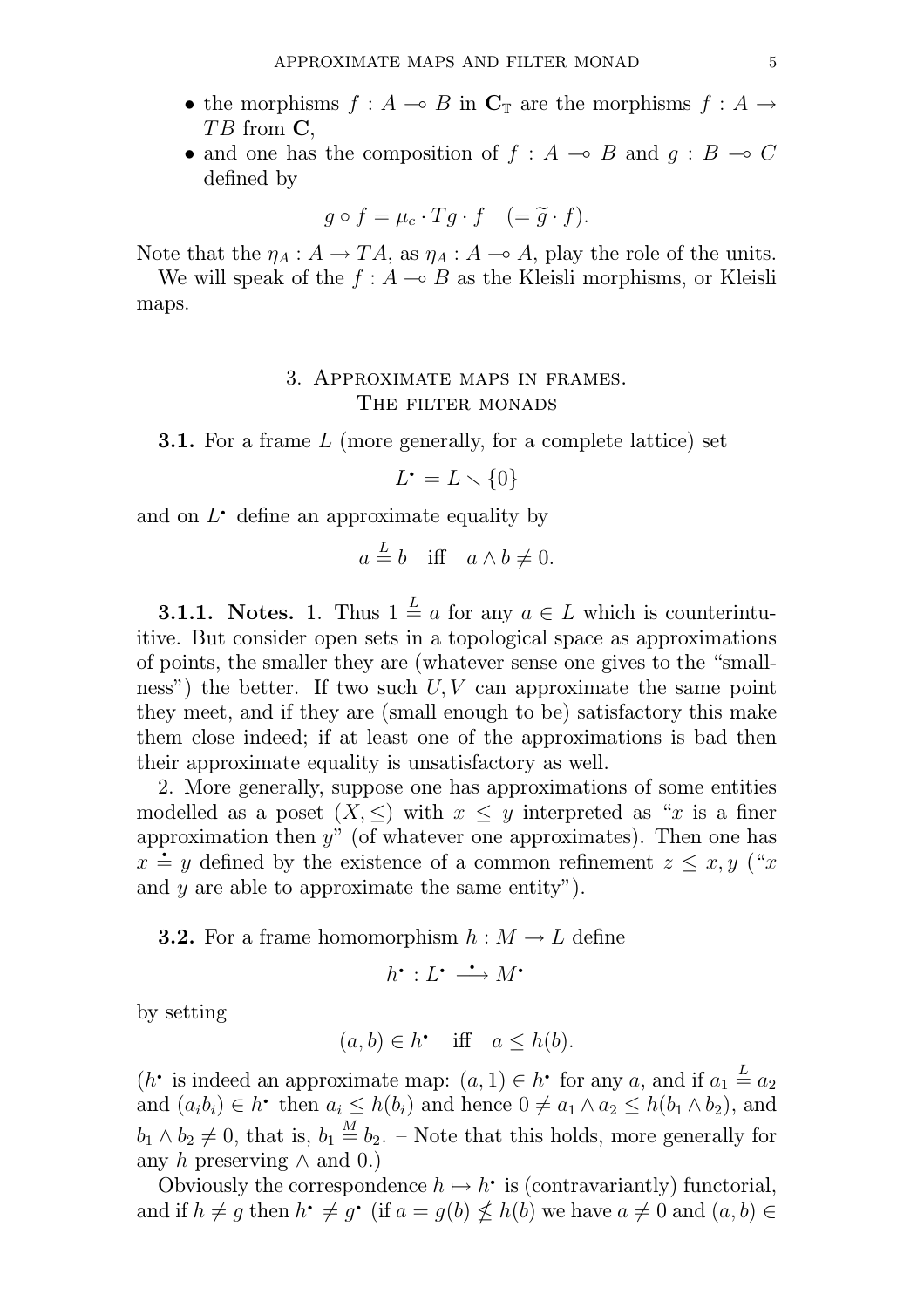6 BERNHARD BANASCHEWSKI AND ALEŠ PULTR<br>
g' while  $(a, b) \notin h^{\bullet}$ ). Thus, the approximate maps  $h^{\bullet}: L^{\bullet} \longrightarrow M^{\bullet}$  can be viewed as representatives of the localic morphisms  $L \to M$ .

**3.3.** In the convention of 2.2.3 we have

$$
h^{\bullet}(a) = \{b \mid a \le h(b)\}.
$$

 $h^{\bullet}(a) = \{b \mid a \le$ <br>Obviously  $h^{\bullet}(a)$  is a proper filter in M.

To avoid repeated clumsy exclusions of zero we will work with the entire frames, using the obvious extension<br> $h(0) = M(0, 0)$ 

$$
h^{\bullet}(0) = M (= 0_{\mathsf{Flt}M}).
$$

We have

**3.3.1. Observation.** For a ∧-homomorphism we have  $h^{\bullet}(\bigvee_{i \in J} a_i) =$ <br> $\in J$   $h^{\bullet}(a_i)$ .  $\bigcap_{i\in J} h$  $\sum_{i\in J} h^{\bullet}(a_i).$ <br>(Indeed,  $b \in h^{\bullet}(a_i)$  for all  $i \in J$  iff  $\forall i \in J$ ,  $a_i \leq h(b)$  iff  $\forall a_i \leq h(b).$ )

3.4. The categories we will use, and the filter monads. The basic category will be the category

A

of complete distributive lattices with suprema preserving mappings. Then we will consider

 $\mathcal{A}^{\circ}$ 

the subcategory of  $A$  given by the morpisms that preserve all suprema and, furthermore, reflect zero, that is,

 $f(a) = 0$  implies  $a = 0$ .

Finally define categories

 $\mathcal{B}$  resp.  $\mathcal{B}(\alpha)$  ( $\alpha$  a regular cardinal)

as follows:

- the objects are pairs  $(L, A)$  with L an object of A and A a subset of  $L$ , and
- the morphisms  $f : (L, A) \to (M, B)$  are morphisms  $f : L \to M$ from A reflecting joins resp. joins smaller than  $\alpha$ , in the sense that

whenever  $f(x) \leq \bigvee_{i \in J} b_i$  for  $b_i \in B$ , in the latter case with  $|J| < \alpha$ , we have  $x \leq \bigvee_{i \in J} a_i$  with  $a_i \in A$  and  $f(a_i) \leq b_i$ for all  $i$ .

Note that because of the void J one has in particular that each morphism in  $\mathcal{B}(\alpha)$  is in  $\mathcal{A}^{\circ}$ .

For  $L \in \mathcal{A}$  set

$$
\mathsf{Flt}(L) = (\{ F \subseteq L \mid F \text{ a filter} \}, \supseteq)
$$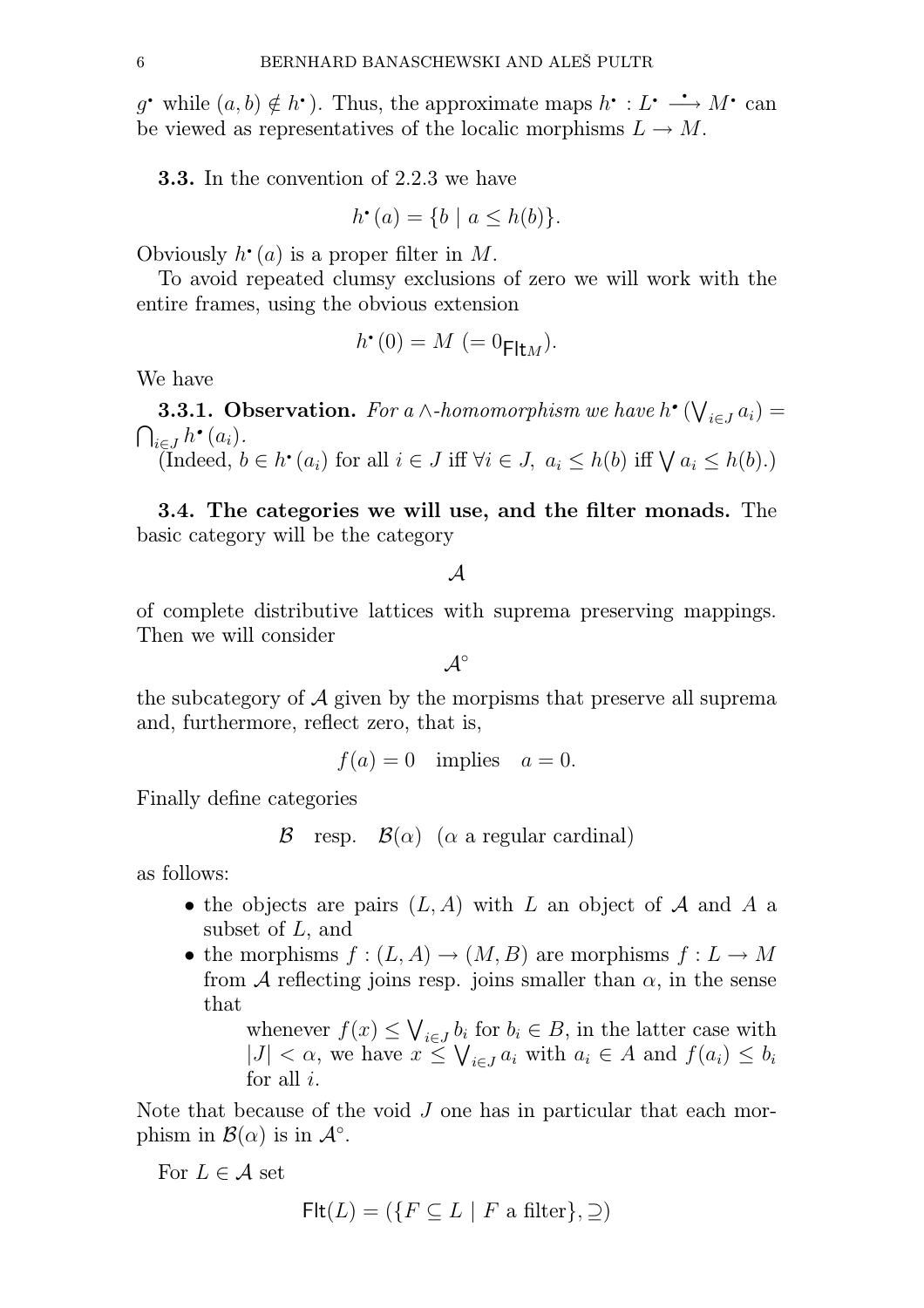(note that it is ordered by the inverse inclusion, and that it is a complete lattice since intersections of filter are filters) and consider

$$
\eta_L : (a \to \uparrow a) : L \to \mathsf{Flt}L.
$$

For a morphism  $f: L \to \text{Flt}M$  in A define

$$
\widetilde{f}: \text{Flt}L \to \text{Flt}M
$$
 by  $\widetilde{f}(F) = \bigcup \{f(a) \mid a \in F\},\$ 

The same formulas can be used in  $\mathcal{A}^{\circ}(\eta(a)) = L = \uparrow 0$  yields  $a = 0$  and if  $\widetilde{f}(F) \ni 0$  there is an  $a \in F$  such that  $0 \in f(a)$ , and hence  $a = 0$ .

Furthermore, in the context of  $\mathcal{B}(\alpha)$  we will set

$$
\mathsf{Flt}(L, A) = (\mathsf{Flt}L, \eta_L[A]) = (\mathsf{Flt}L, \{\uparrow a \mid a \in A\})
$$

and take the same formulas for  $\eta$  and  $\tilde{f}$  as before. This is correct:

if  $\eta(a) = \uparrow a \leq \bigvee_i \uparrow a_i, a_i \in \overrightarrow{A}$ , we have  $\uparrow a \supseteq \bigcap \uparrow a_i = \uparrow (\bigvee a_i)$  and hence  $a \leq \sqrt{a_i}$ ;

if  $\widetilde{f}(F) \leq \bigvee_i \uparrow b_i, b_i \in B$ , that is,  $\widetilde{f}(F) \supseteq \bigcap \uparrow b_i = \uparrow (\bigvee a_i)$  we have  $\bigvee b_i \in f(a)$  for some  $a \in F$ ; then  $f(a) \leq \bigvee \uparrow b_i$  and since f is a morphism in  $\mathcal{B}(\alpha)$  we have  $a \leq \bigvee a_i$  with  $a_i \in A$  and  $f(a_i) \leq |b_i|$  since  $a \in F$  we can conclude that  $\overline{F} \supseteq^* a$ , that is,  $F \leq^* a \leq \bigvee^* f a_i$ .

Finally set

$$
\mathbb{F}=(\mathsf{Flt},\widetilde{\eta,\mathbb{(-)}})
$$

(it will be always obvious in which of the categories we are).

**3.4.1.** Note. Our category  $\mathcal A$  is a full subcategory of the well-known category of sup-lattices ([7]). One might wish to use just the full subcategory generated by the frames, but that would not work. We need a category inhabited also by the filter lattices, and FltL (with the inverse inclusion order, but this is necessary because of the  $\eta$ ) is a co-frame but not a frame. In fact FltL is typically not even pseudocomplemented. Take  $L = \mathfrak{O}(X)$  with X a regular  $T_1$ -space that is not discrete, an  $x \in X$  that is not isolated, and the filter  $\mathcal{U}(x) = \{U \mid x \in U\}$ . For any neighbourhood U of x the meet of  $\mathcal{U}(x)$  and  $\uparrow \{X \setminus \overline{U}\}\$ in (FltL,  $\supseteq$ ), that is,  $\mathcal{U}(x) \vee \uparrow \{X \setminus \overline{U}\}\)$ , is the zero of (FIt $L, \supseteq$ ) (= L, since it contains  $\emptyset$ ). Then  $\mathcal{U}(x)$  has no pseudocomplement: if F were such we had  $F \subset \uparrow \{X \setminus \overline{U}\}$  for all  $U \ni x$ . For  $V \in F$ ,  $V \supset X \setminus \overline{U}$  for any  $U \ni x$ and hence  $V \supseteq X \setminus \{x\}$  while  $V \cap U \neq \emptyset$  for any  $U \in \mathcal{U}(x)$  since x is not isolated.

**3.4.2. Proposition.** F is a monad in any of the categories  $\mathcal{A}, \mathcal{A}^{\circ}$ ,  $\mathcal{B}$  or  $\mathcal{B}(\alpha)$ .

*Proof.* Obviously any  $\tilde{f}(F)$  is a filter. We have to prove that for any system of filters  $F_i$ ,  $i \in J$ ,

$$
(*)\quad \widetilde{f}(\sup\{F_i \mid i \in J\}) = \widetilde{f}(\bigcap_{i \in J} F_i) = \bigcap_{i \in J} \widetilde{f}(F_i) = \sup\{\widetilde{f}(F_i) \mid i \in J\}.
$$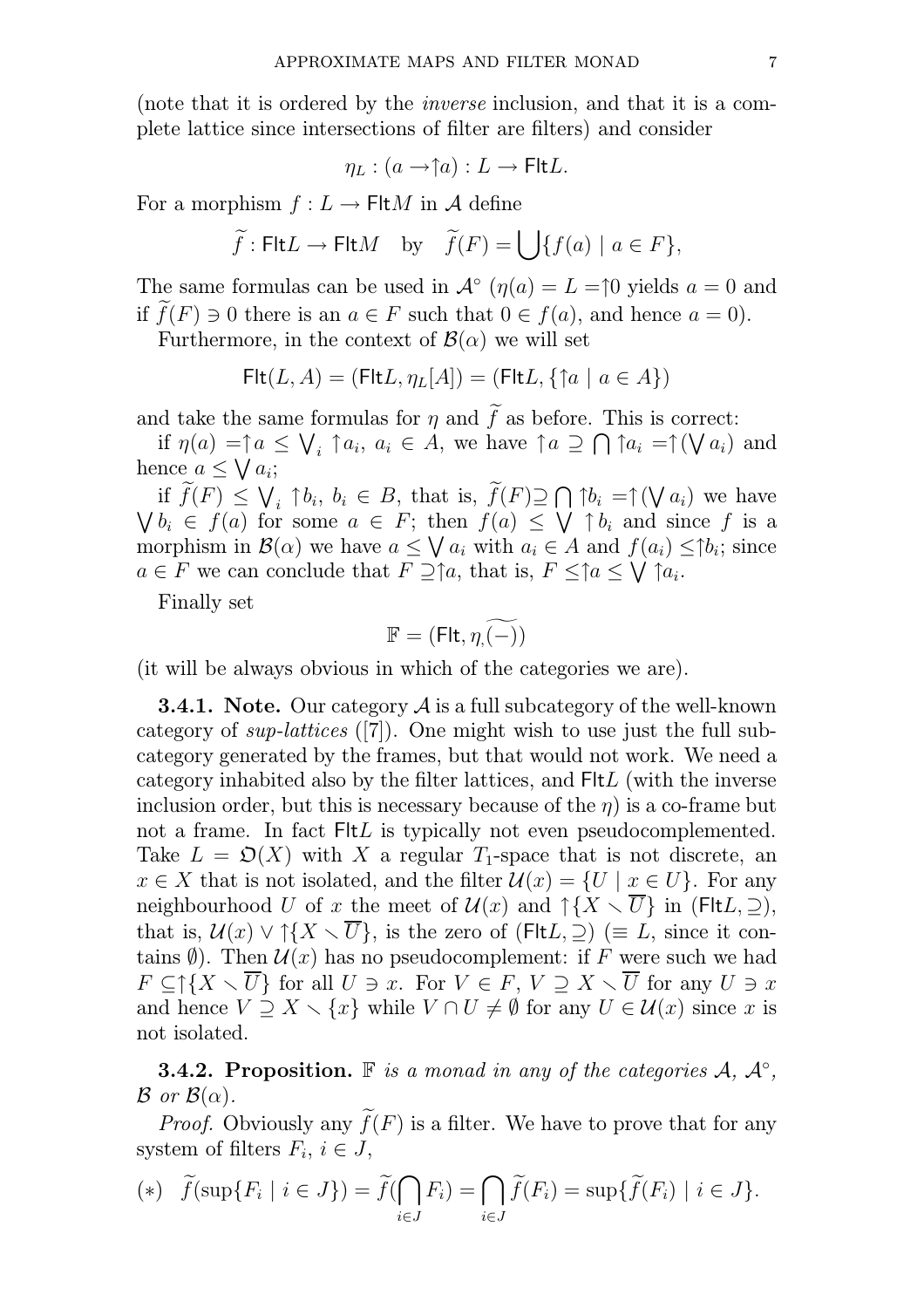Since obviously  $F \subseteq G$  implies  $\widetilde{f}(F) \subseteq \widetilde{f}(G)$  we have  $\widetilde{f}(\bigcap_{i \in J} F_i) \subseteq$  $\bigcap_{i\in J} \widetilde{f}(F_i)$ .. On the other hand, if  $x \in \bigcap_{i\in J} \widetilde{f}(F_i)$  whave  $x \in \widetilde{f}(F_i)$  for all i and there exist  $a_i \in F_i$  with  $x \in f(a_i)$ . Thus,  $x \in \bigcap_{i \in J} f(a_i) =$  $f(\bigvee_{i\in J}a_i)$ . Now  $\bigvee a_i \in F_i$ , and consequently  $x \in \bigcap F_i$ , and  $(*)$  is proved.

Further,  $\eta(\bigvee_{i} a_i) = \uparrow(\bigvee_{i} a_i) = \bigcap_{i} (\uparrow a_i) = \bigvee_{i} \eta(a_i), \widetilde{\eta}_L(F) = \bigcup_{i} \uparrow a \mid a \in$  $F$ } = F and  $\widetilde{f}\eta_L(a) = \bigcup \{f(b) \mid b \ge a\} = f(a)$  (as  $b \ge a \Rightarrow f(b) \le$  $f(a)$ ).

Finally  $x \in (\tilde{g} \cdot \tilde{f})(F)$  iff  $\exists b \in \tilde{f}(F)$  with  $x \in g(x)$ , that is, iff (\*\*)  $\exists a \in F \exists b \in f(a), \ x \in q(b),$ 

and also  $x \in (\tilde{q}f)(F)$  iff  $\exists a \in F$ ,  $x \in \tilde{q}(f(a))$  iff  $(**)$ .

3.4.3. By 3.3.1 we have

**3.4.3.** By 3.3.1 we have<br>**Observation.** The approximate maps  $h^{\bullet} : L^{\bullet} \longrightarrow M^{\bullet}$  are morphisms  $h^{\bullet}: L \longrightarrow M$  in  $\mathcal{A}_{\mathbb{F}}$ .  $\begin{array}{ll} \textbf{.} & \textbf{.} & \textbf{.} & \textbf{.} \ \textbf{.} & \textbf{.} & \textbf{.} & \textbf{.} \ \textbf{.} & \textbf{.} & \textbf{.} & \textbf{.} \ \textbf{.} & \textbf{.} & \textbf{.} & \textbf{.} \ \textbf{.} & \textbf{.} & \textbf{.} & \textbf{.} \ \textbf{.} & \textbf{.} & \textbf{.} & \textbf{.} \ \textbf{.} & \textbf{.} & \textbf{.} & \textbf{.} \ \textbf{.} & \textbf{.} & \text$ 

#### 4. Dual representations

4.1. Besides the category of frames we will be interested in the categories of complete  $\alpha$ -frames (where the distributivity is assumed for joins of less than  $\alpha$  summands), in particular also in complete distributive lattices (that is,  $\omega_0$ -frames), and in the categories

$$
\mathbf{CLat}(\wedge) \quad \text{resp.} \quad \mathbf{CLat}(\wedge, 0)
$$

of complete lattices with ∧-homomorphisms resp. with ∧ homomorphisms preserving 0.

4.2. Preimage of an a-map. Recall the observation (PREM) in the Introduction. More generally we will set for any  $f: L \to M$  in  $\mathcal{A}_{\mathbb{F}}$ 4.2. **Then all a**-map. Recall the Introduction. More generally we will set (that is,  $f: L \to \text{Flt}M$  resp.  $f: L^{\bullet} \longrightarrow M^{\bullet}$ )

$$
f^{-1}\langle b \rangle = \bigvee \{a \in L \mid b \in f(a)\}.
$$

**4.2.1.** Lemma.  $a \leq f^{-1} \langle b \rangle$  iff  $b \in f(a)$ . *Proof.*  $\Leftarrow$  is trivial.  $\Rightarrow$ : Let  $a \leq f^{-1} \langle b \rangle = \bigvee \{c \mid b \in f(c)\}.$  Then by 3.3.1,  $f(a) \supseteq f(\bigvee\{c \mid b \in f(c)\}) = \bigcap \{f(c) \mid b \in f(c)\} \ni b. \quad \Box$ 

4.2.2. Proposition. The mapping

$$
f^{-1}\langle -\rangle: M\to L
$$

preserves finite meets.

*Proof.* Set  $a = f^{-1} \langle b_1 \rangle \wedge f^{-1} \langle b_2 \rangle$ . Then  $a \leq f^{-1} \langle b_i \rangle$ ,  $i = 1, 2$ , and by 4.2.1,  $b_1, b_2 \in f(a)$  Since  $f(a)$  is a filter we have  $b_1 \wedge b_2 \in f(a)$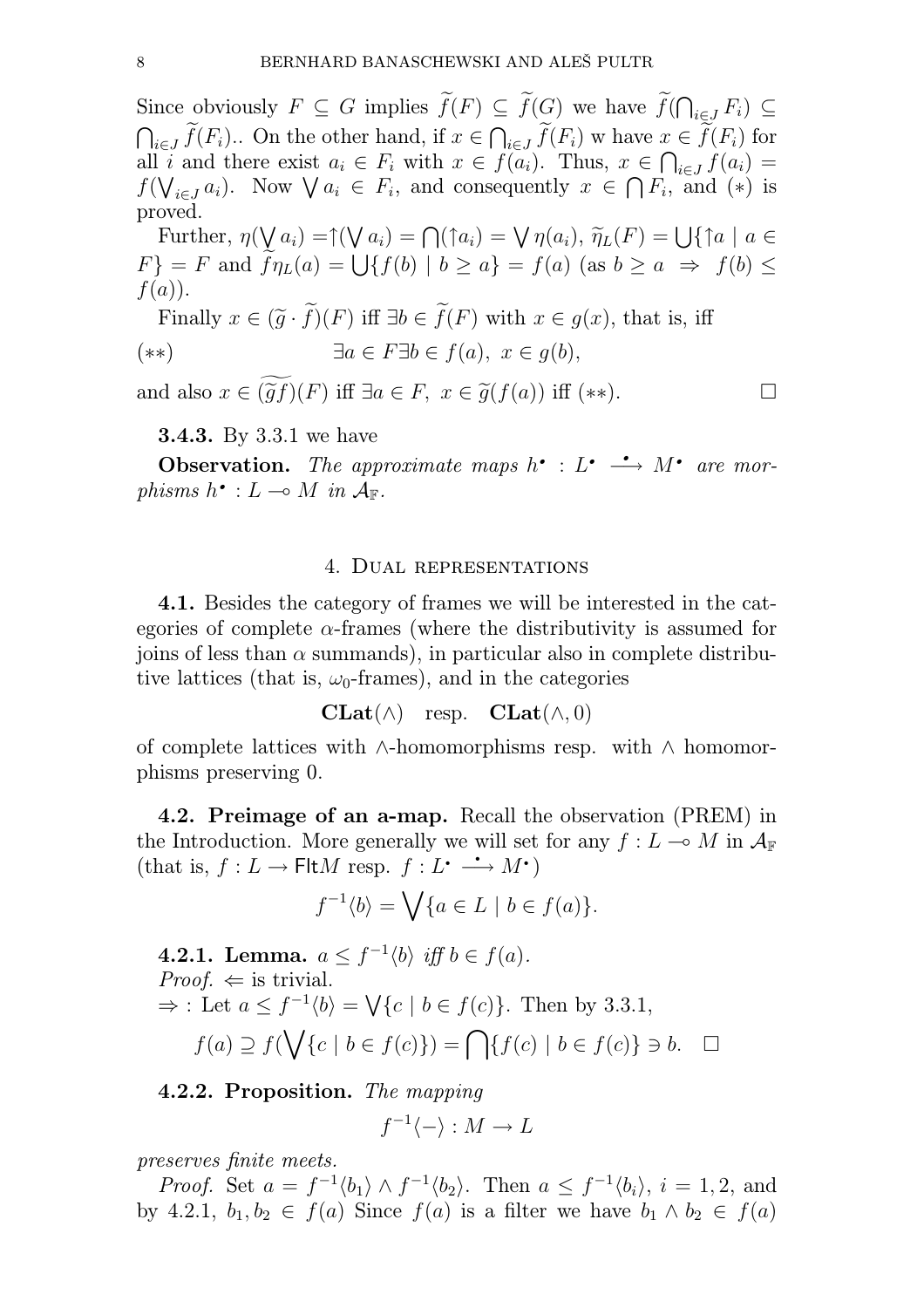and, again by 4.2.1,  $f^{-1} \langle b_1 \rangle \wedge f^{-1} \langle b_2 \rangle = a \leq f^{-1} \langle b_1 \wedge b_2 \rangle$ . The other inequality is trivial.

**4.3.** Recall the correspondence from the definition in 3.2 (and 3.4.3)

 $h: M \to L$  in  $\mathbf{Clat}(\wedge) \quad \mapsto \quad h^{\bullet}: L \multimap M \text{ (in } \mathcal{A}_{\mathbb{F}}).$ 

Theorem. The formulas  $h \mapsto h^*$  and  $f \mapsto f^{-1} \langle - \rangle$  are mutually inverse and constitute two dual equivalences

$$
\mathbf{CLat}(\wedge) \cong^{op} \mathcal{A}_{\mathbb{F}} \quad and \quad \mathbf{CLat}(\wedge,0) \cong^{op} \mathcal{A}_{\mathbb{F}}^{\circ}.
$$

**CLat**( $\wedge$ )  $\cong^{op}$   $\mathcal{A}_{\mathbb{F}}$  and **CLat**( $\wedge$ , 0)  $\cong^{op}$   $\mathcal{A}_{\mathbb{F}}^{\circ}$ .<br>*Proof.* Set  $f = h^{\bullet}$ . Then  $f^{-1}\langle b \rangle = \bigvee \{a \mid b \in f(a)\} = \bigvee \{a \mid a \leq b\}$  $h(b)$ } =  $h(b)$ . Thus,  $f^{-1}\langle - \rangle = h$ .

For  $f: L \to M$  set  $h = f^{-1}\langle - \rangle$ . By 4.2.1,  $a \leq h(b)$  iff  $b \in f(a)$ . But the definition of  $h^*$  we also have  $a \leq h(b)$  iff  $b \in h^*(a)$ . by the definition of  $h^{\bullet}$  we also have  $a \leq h(b)$  iff  $b \in h^{\bullet}(a)$ .

Now for the latter. If f reflects 0 then

$$
f^{-1}\langle 0 \rangle = \bigvee \{ a \in L \mid 0 \in f(a) \} = 0
$$

since 
$$
0 \in f(a)
$$
 only if  $a = 0$ .  
If  $h(0) = 0$  and  $h \cdot (a) = L$  then  $0 \in h \cdot (a)$  and  $a \le h(0) = 0$ .

4.4. Recall from the introduction the approximate extension

ecall from the introduction the approximate extens:<br>  $\varphi^{\circ}: \mathfrak{O}(X) \longrightarrow \text{Flt}\,\mathfrak{O}(Y)$  (that is,  $\mathfrak{O}(X) \longrightarrow \mathfrak{O}(Y)$ )

defined by

$$
V \in \varphi^{\circ}(U) \quad \text{iff} \quad \varphi[U] \subseteq V \quad (\text{iff} \quad U \subseteq \varphi^{-1}[V]) \; .
$$

The filters  $\varphi^{\circ}(U)$  are (of course) not completely prime, but as a collection they have a sort of "completely prime behaviour". Namely,

If  $\bigcup V_i \in \varphi^{\circ}(U)$  we have  $U \subseteq \bigcup \varphi^{-1}[V_i]$  and hence, if we set  $U_i = U \cap \varphi^{-1}[V_i],$  we have  $U = \bigcup U_i$  and  $V_i \in \varphi^{\circ}(U_i)$ 

This leads to the following definition. An a-map  $f: L \to M$  (Kleisli map  $f: L \to \text{Flt}M$  from  $\mathcal{A}_{\mathbb{F}}$  resp.  $\mathcal{A}_{\mathbb{F}}^{\circ}$  is collectionwise completely prime (briefly, cc-prime) if

(ccp) whenever  $\bigvee_{i \in J} b_i \in f(a)$  there is a decomposition  $a = \bigvee a_i$  such that  $b_i \in f(a_i)$ .

More generally,  $f : L \multimap M$  is collectionwise  $\alpha$ -prime (briefly,  $c\alpha$ prime) if

(cap) whenever  $\bigvee_{i\in J} b_i \in f(a)$  and  $|J| < \alpha$  there is a decomposition  $a = \bigvee a_i$  such that  $b_i \in f(a_i)$ .

If  $\alpha = \omega_0$  (finite index sets J) one speaks of collectionwise prime (cprime) f, and if  $\alpha = \omega_1$  (countable index sets J) one speaks of  $\sigma$ -prime  $f$ .

4.4.1. Observation. Let  $h : M \to L$  preserve all joins (resp. all **4.4.1. Observation.** Let  $h : M \to L$  preserve all joins (resp. all joins of less than  $\alpha$  elements). Then  $h^{\bullet} : L \to M$  is cc-prime (resp.  $c\alpha$ -prime).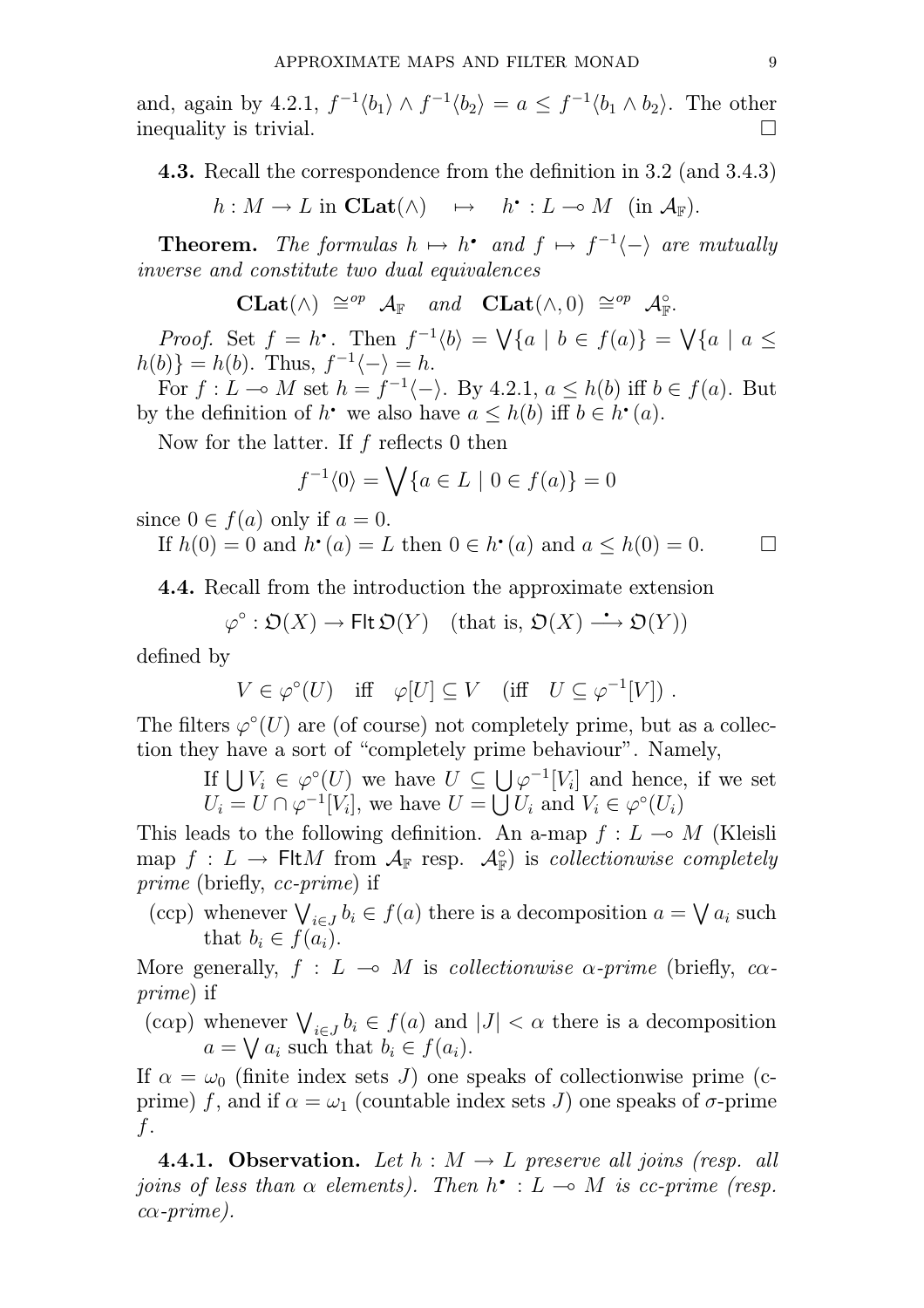BERNHARD BANASCHEWSKI AND ALES PULTR<br>(If  $\bigvee b_i \in h^{\bullet}(a)$  then  $a \leq h(\bigvee b_i) = \bigvee h(b_i)$  and  $a_i = a \land h(b_i) \leq$  $h(b_i)$ .)

**4.4.2. Theorem.** In the dualities from 4.3, the frame homomorphisms (resp.  $\wedge$ -homomorphisms preserving joins of less then  $\alpha$  elements, in particular bounded lattice homomorphisms) correspond precisely to the cc-prime (resp. co-prime, in particular c-prime) a-maps  $f: L \multimap M$ .

*Proof.* It remains to be proved that for an  $f: L \to M$  in  $\mathcal{A}_{\mathbb{F}}$  the preimage  $f^{-1}\langle -\rangle$  preserves joins. We have

$$
f^{-1}\langle \bigvee_{J} b_{i} \rangle = \bigvee \{ a \in L \mid \bigvee_{J} b_{i} \in f(a) \}.
$$

Now, if  $\bigvee b_i \in f(a)$  then for some  $K \subseteq J$  and  $i \in K$  there are  $a_i$ ,  $a = \bigvee_{K} a_i$  and  $b_i \in f(a_i)$ , hence  $a_i \leq f^{-1} \langle b_i \rangle$ , and  $a \leq \bigvee_i f^{-1} \langle b_i \rangle$ . Thus,

$$
f^{-1}\langle \bigvee b_i \rangle \leq \bigvee f^{-1}\langle b_i \rangle.
$$

The other inequality is trivial.  $\Box$ 

**4.5.** The behaviour of the Manes extension  $\tilde{f}:$  Flt $L \to$  Flt $M$  associated with an a-map  $f : L \multimap M$  from 3.4 corroborates our terminology. We have

**Proposition.** Let  $f: L \to M$  be a cc-prime resp. co-prime a-map and let F be a completely prime resp. an  $\alpha$ -prime filter in L. Then  $f(F)$  is completely prime resp.  $\alpha$ -prime.

*Proof.* Let  $\bigvee_{J} b_i \in \tilde{f}(F)$  (in the latter case,  $|J| < \alpha$ ). Then for some  $a \in F$ ,  $\bigvee_J b_i \in f(a)$ . Take  $a = \bigvee a_i$  as in (ccp) resp. (cap). Since a is in F we have for some i,  $a_i \in F$  and hence  $b_i \in f(a_i) \subseteq \widetilde{f}(F)$ . □

4.5.1. The question naturally arises whether the statement above can be reversed. That is, suppose  $f : L \multimap M$  is such that  $\widetilde{f}$  sends completely prime filters to completely prime ones; is then f cc-prime? Of course this cannot hold quite generally: a frame may lack completely prime filters so that the condition may be void, or simply weak in other cases. One does have, however, a positive result if they abound.

**4.5.2.** First observe that for any continuous  $\varphi: X \to Y$  and  $f = \varphi^{\circ}$ as in 4.4 one has

$$
f(\mathcal{U}(x)) = \mathcal{U}(\varphi(x))
$$

(indeed,  $V \in \hat{f}(\mathcal{U}(x))$  iff there is a  $U \ni x$  such that  $V \in \varphi^{\circ}(U)$  iff there is a  $U \ni x$  such that  $\varphi[U] \subset V$ ; by continuity this is iff  $\varphi(x) \in V$ .

**4.5.3. Lemma.** For any topological spaces  $X$  and  $Y$  let  $f$ :  $\mathfrak{O}(X) \multimap \mathfrak{O}(Y)$  be an a-map and let  $\varphi : X \to Y$  be a mapping such that

$$
f(\mathcal{U}(x)) = \mathcal{U}(\varphi(x)).
$$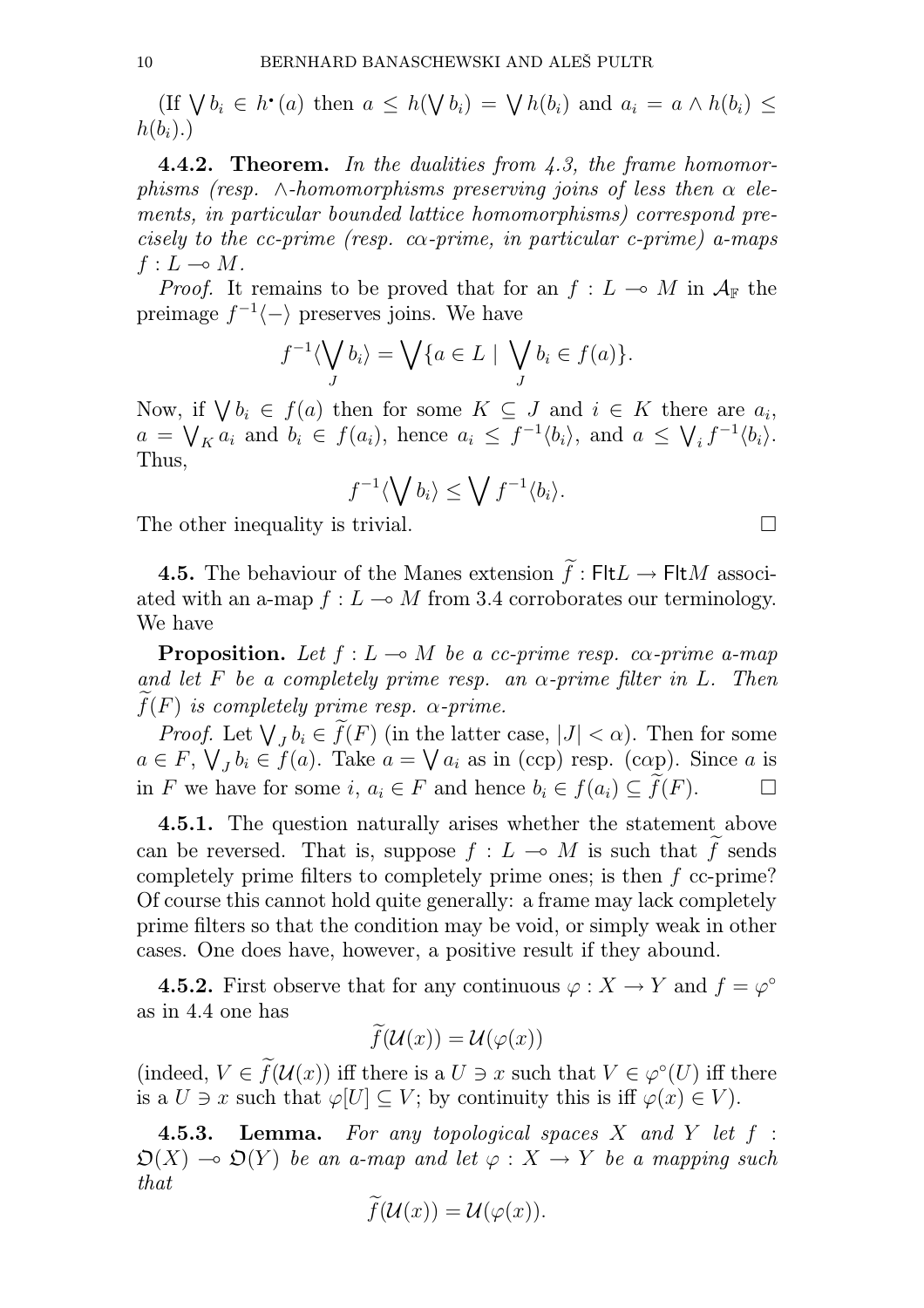Then  $\varphi$  is continuous and  $f = \varphi^{\circ}$ . Proof. We have to prove that

$$
V \in f(U) \quad \text{iff} \quad \varphi[U] \subseteq V.
$$

Let  $\varphi[U] \subseteq V$  and  $x \in U$ . Then  $V \in \mathcal{U}(\varphi(x))$  and hence there is a  $W_x \ni x$  such that  $V \in f(W_x)$ . Now  $x \in U \cup W_x$  and hence  $V \in$  $f(U \cap W_x)$ . Finally,  $V \in \bigcap f(U \cap W_x) = f(\bigcup_x (U \cap W_x)) = f(U)$ .

Conversely, et  $V \in f(U)$  and  $x \in U$ . Then  $V \in \mathcal{U}(\varphi(x))$  and hence  $\varphi(x) \in U$ ; thus,  $\varphi[U] \subseteq V$ .

4.5.4. Proposition. For any topological space X and any sober space Y,  $f : \mathfrak{O}(X) \to \mathfrak{O}(Y)$  is cc-prime iff for each completely prime  $F \subset \mathfrak{O}(X)$ , the filter  $f(F)$  is completely prime.

*Proof.* Every completely prime filter in  $\mathcal{D}(Y)$  is of the form  $\mathcal{U}(y)$ ,  $y \in Y$ . Thus, for each  $x \in X$  we have a  $y = \varphi(x)$  such that  $f(\mathcal{U}(x)) =$  $\mathcal{U}(\varphi(x))$ . By Lemma 4.5.3, thus chosen  $\varphi: X \to Y$  is continuous, and  $f = \varphi^{\circ}$  is cc-prime by 4.4.

4.5.5. Lemma 5.3.3 also yields a counterpart of the well known fact on representation of continuous maps into sober spaces by frame homomorphisms.

**Proposition.** Let  $X, Y$  be topological spaces and let Y be sober. Then the cc-prime a-maps  $f : \mathfrak{O}(X) \to \mathfrak{O}(Y)$  are precisely the  $\varphi^{\circ}$  with  $\varphi: X \to Y$  continuous maps.

*Proof.* Let  $f : \mathfrak{O}(X) \to \mathfrak{O}(Y)$  be a cc-prime a-map. For  $x \in X$  we have the completely prime  $\mathcal{U}(x)$ . By 4.5,  $f(\mathcal{U}(x))$  is completely prime, and hence  $\mathcal{U}(y)$  for some  $y \in Y$  (uniquely determined since our spaces are  $T_0$ ). If we denote this y by  $\varphi(x)$ , we obtain  $f(\mathcal{U}(x)) = \mathcal{U}(\varphi(x))$  and the statement follows.

**4.6. Theorem.** The correspondences  $h \mapsto h^{\bullet}$  and  $f \mapsto f^{-1}\langle -\rangle$ constitute a dual equivalence between  $\text{Frm}$  resp.  $\alpha \text{Frm}$  and the full subcategory of

$$
\mathcal{B}_{\mathbb{F}}\quad resp.\quad \mathcal{B}(\alpha)_{\mathbb{F}}
$$

generated by the objects  $(L, L)$  where L is a frame resp.  $\alpha$ -frame.

*Proof.* We need to prove that an  $f: L \to \text{Flt}M$  is cc-prime resp. ca-prime iff  $f : (L, L) \to \text{Flt}(M, M)$  is a morphism in B resp.  $\mathcal{B}(\alpha)$ .

We have  $\bigvee_{i\in J}b_i\in f(a)$  iff  $\uparrow\bigvee_ib_i=\bigvee_i\uparrow b_i\subseteq f(a)$  iff  $f(a)\leq\bigvee_i\uparrow b_i$ . Now  $a \leq \bigvee_i a_i$  with  $f(a_i) \leq \uparrow b_i$  iff we have there  $b_i \in f(a_i)$ .

#### 5. Spectra in the approximate setting

In this section we will relate our description of the dual of the category of frames to the familiar facts about the dual adjointness between frames and spaces.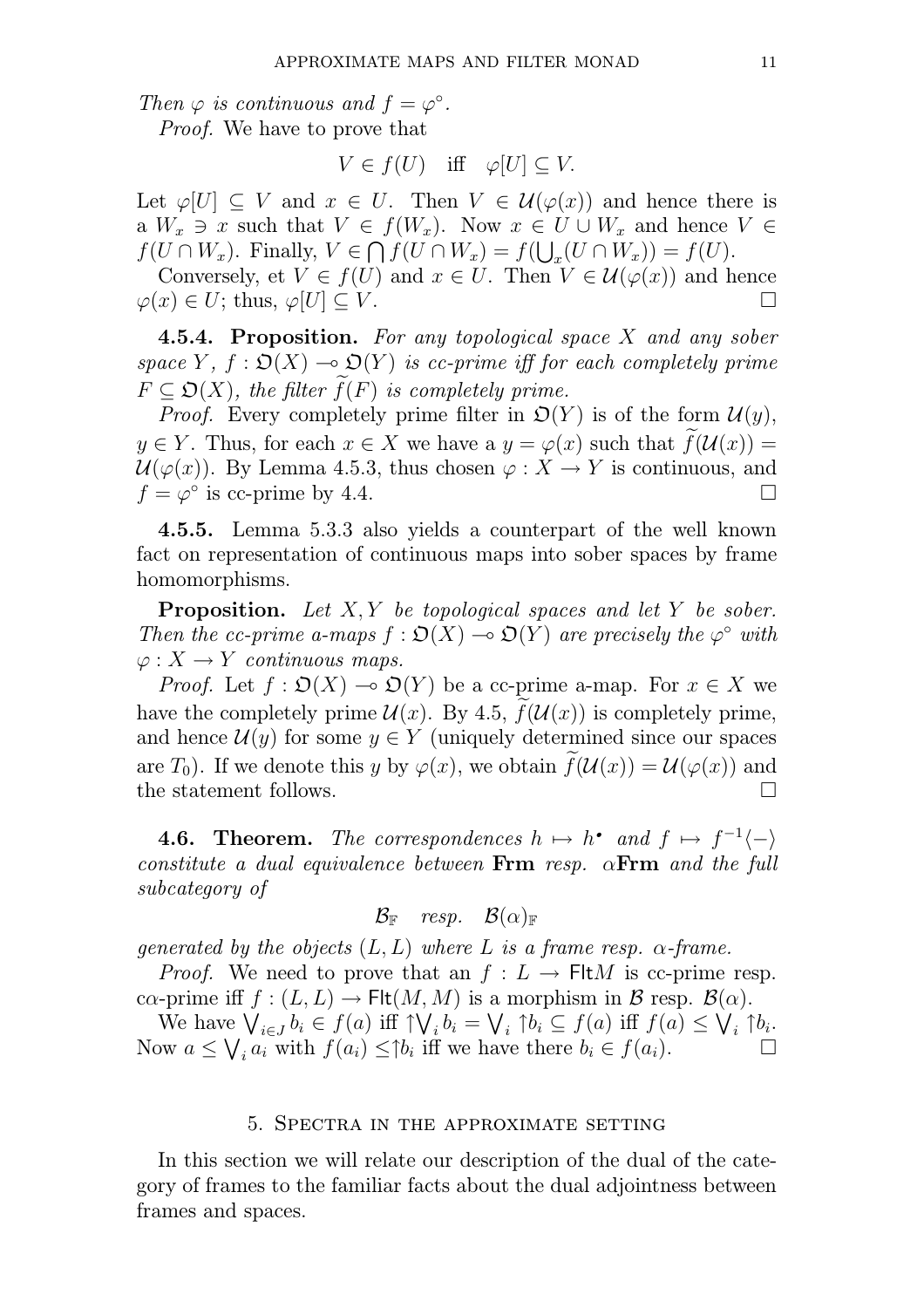5.1. By 4.4.2 we have the category of locales represented as

**Loc**: the subcategory of  $A_F$  with frames for objects, and all the  $f: L \to M$  that are collectionwise completely prime for morphisms.

**5.2.** Denote by  $\mathsf{Flt}_{\mathsf{CD}}L$  the subset of  $\mathsf{Flt}L$  constituted by the completely prime filters on L, and by  $\tau(L)$  the set

$$
\{\Sigma_a \mid a \in L\} \quad \text{where} \quad \Sigma_a = \{F \in \mathsf{Flt}_{\mathsf{CP}} L \mid a \in F\}.
$$

**Obviously** 

(5.2.1) 
$$
\Sigma_{a \wedge b} = \Sigma_a \cap \Sigma_b \text{ and } \Sigma_{\bigvee_a a_i} = \bigcup_J \Sigma_{a_i},
$$

and hence  $\tau(L)$  is a topology on  $\mathsf{Flt}_{\mathsf{CD}}L$  and we have a space

$$
\Sigma L = (\mathsf{Flt}_{\mathsf{CP}} L, \tau(L)).
$$

Furthermore, for an  $f: L \to M$  in Loc define

$$
\Sigma f : \Sigma L \to \Sigma M
$$

by setting  $\Sigma f(F) = \tilde{f}(F)$ . This is correct: by 4.5 if F is in Flt<sub>cp</sub>L then  $\widetilde{f}(F)$  is in Flt<sub>CD</sub>M, and the map is continuous since we have

(5.2.2) 
$$
\Sigma f^{-1}[\Sigma_b] = \Sigma_{f^{-1}\langle b \rangle}
$$

(indeed: recall that  $f^{-1}(b) = \bigvee \{a \in L \mid b \in f(a)\}\$  and hence

$$
\{F \mid \widetilde{f}(F) \in \Sigma_b\} = \{F \mid \exists a \in F, \ b \in f(a)\} = \{F \mid f^{-1}\langle b \rangle \in F\}.
$$

From the formulas  $\widetilde{\eta} = id$  and  $\widetilde{f \circ g} = \widetilde{f} \cdot g = \widetilde{f} \cdot \widetilde{g}$  in 2.3 we immediately infer that we have obtained a functor

$$
\Sigma: \mathbf{Loc}\to \mathbf{Top}.
$$

5.3. Our next aim is to obtain a functor in the opposite direction. Denote by  $\Omega X = \mathfrak{O}(X)$  the frame of open sets of a space X. For a continuous map  $\varphi: X \to Y$  we have already defined  $\varphi^{\circ} : \Omega X \to \mathsf{Flt} \Omega Y$ (Introduction, 4.4), and in 4.4 we have observed that, in the notation of 5,1,  $\Omega(\varphi) = \varphi^{\circ} : \Omega X \to \Omega Y$  is a morphism in Loc. We see that we have  $\Omega(\text{id}) = \eta_{\Omega X}$ , the identity  $\Omega X \to \Omega X$  in Loc, and we easily check that  $\Omega(fq) = \omega(f) \cdot \Omega(q) = \Omega(f) \circ \Omega(q)$  in Loc. Thus, we have a functor

$$
\Omega: \mathbf{Top} \to \mathbf{Loc}.
$$

## 5.4. The spectrum adjunction. Define

$$
\lambda_M : \Omega \Sigma L \multimap L
$$

by setting

$$
\lambda_L(U) = \{ a \mid U \subseteq \Sigma_a \}
$$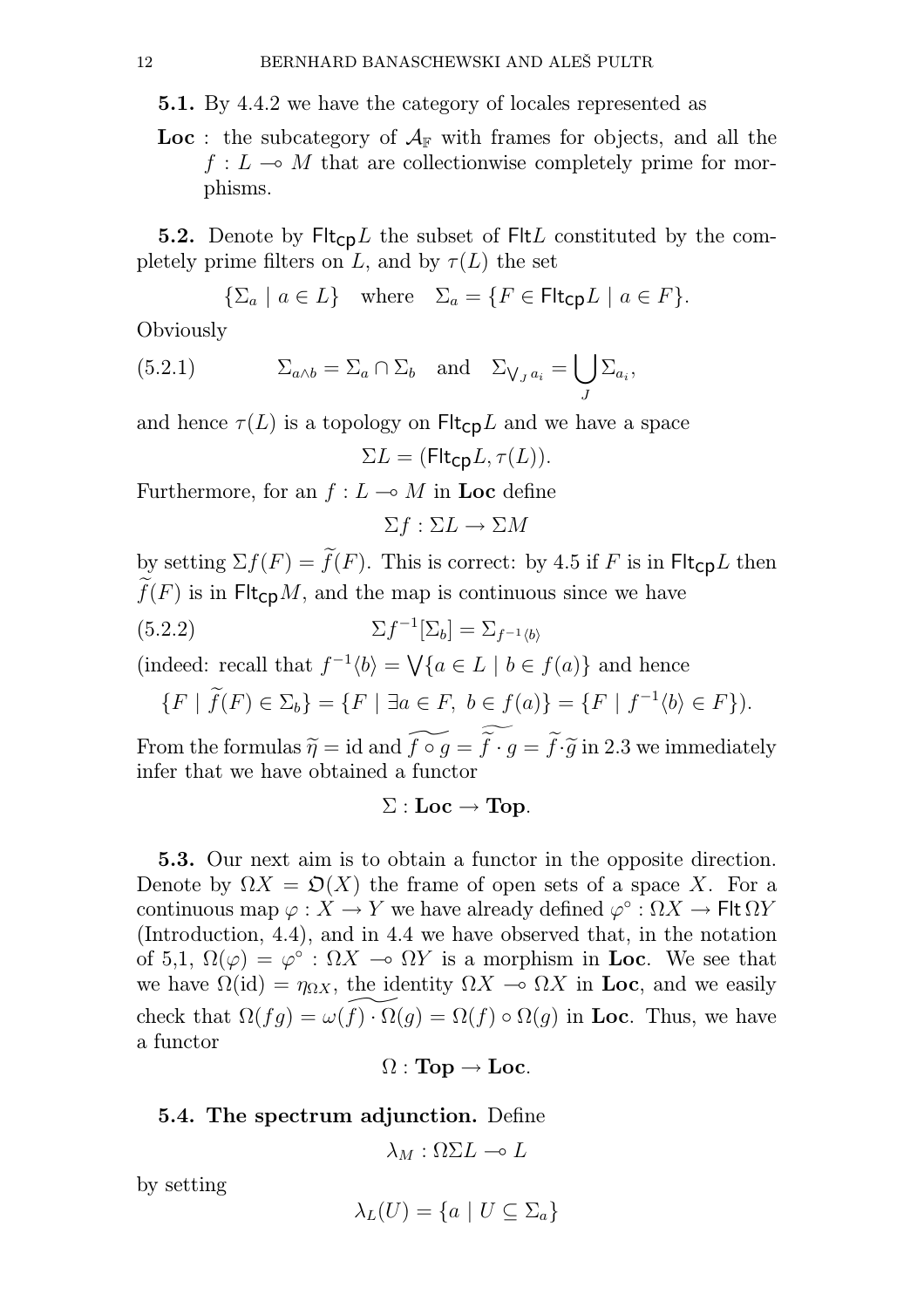(of course, U is one of the  $\Sigma_x$ 's). We have

**5.4.1.** Lemma. (1)  $\lambda_L^{-1}$  $L^{-1}\langle a\rangle = \Sigma_a.$ 

 $(2) \; (\Omega \Sigma f)^{-1} \langle \Sigma_b \rangle = \Sigma_{f^{-1} \langle b \rangle}.$ 

(3)  $\lambda = (\lambda_L)_{\bar{L}}$  is a natural transformation.

Proof. (1)  $\bigvee \{U \mid a \in \lambda_L(U)\} = \bigcup \{U \mid U \subseteq \Sigma_a\} = \Sigma_a$ .

(2) By (PREIM) in Introduction, and by (5.2.2) we obtain

$$
(\Omega \Sigma f)^{-1} \langle \Sigma_b \rangle = (\Sigma f^{\circ})^{-1} \langle \Sigma b \rangle = \Sigma f^{-1} [\Sigma_b] = \Sigma_{f^{-1} \langle b \rangle}.
$$

(3) First,  $\lambda_L(\bigcup U_i) = \{a \mid \bigcup U_i \subseteq \Sigma_a\} = \{a \mid \forall i, U_i \subseteq \Sigma_a\} =$  $\bigcap \lambda_L(U_i)$ . If  $\bigvee b_i \in \lambda_L(U)$  then  $U \subseteq \Sigma_{\bigvee b_i} = \bigcup \Sigma_{b_i}$ , and  $U = \bigcup U_i$ where  $U_i = U \cap \Sigma_{b_i}$  with  $b_i \in \lambda(U_i)$ .

To prove that  $f \circ \lambda_L = \lambda_M \circ \Omega \Sigma f$  we will use the dual representations by  $g^{-1}\langle -\rangle$ . We have

$$
(\lambda_M \circ \Omega \Sigma f)^{-1} \langle b \rangle = (\Omega \Sigma f)^{-1} \langle \lambda_M^{-1} \langle b \rangle \rangle = (\Omega \Sigma f)^{-1} \langle \Sigma_b \rangle = \Sigma_{f^{-1} \langle b \rangle}
$$
  
by (1) and (2), and  $(f \circ \lambda_L)^{-1} \langle b \rangle = \lambda_L^{-1} \langle f^{-1} \langle b \rangle \rangle = \Sigma_{f^{-1} \langle b \rangle}$  by (1).

**5.4.2.** For a space X we have the familiar continuous map

 $\rho_X : X \to \Sigma \Omega X$ ,  $x \mapsto \mathcal{U}(x)$ ,

(recall 1.3.1.) for which

(\*) 
$$
\rho_X^{-1}(\Sigma_U) = \{x \mid \mathcal{U}(x) \in \Sigma_U\} = \{x \mid U \in \mathcal{U}(x)\} = U.
$$

Note that for  $T_0$ -spaces  $\rho_X$  is one-one, and it is onto iff X is sober (recall 1.3.2) so that (∗) makes it a homeomorphism.

See also 4.5.5.

**Lemma.**  $\rho = (\rho_X)_X$  is a natural transformation. Proof. We have

$$
\Sigma\Omega\varphi(\rho_X(x)) = \widetilde{\varphi^{\circ}}(\mathcal{U}(x)) = \bigcup \{\varphi^{\circ}(U) \mid x \in U\} =
$$
  
= {V |  $\exists U, x \in U, \varphi[U] \subseteq V$ } = {V |  $\varphi(x) \in V$ } =  $\rho_X(\varphi(x))$ .  $\square$ 

5.4.3. Proposition.  $\Sigma$  is right adjoint to  $\Omega$ , with the adjunction units  $\lambda$  and  $\rho$ .

Proof. In the composition

$$
\Sigma L \xrightarrow{\rho_{\Sigma L}} \Sigma \Omega \Sigma L \xrightarrow{\Sigma \lambda_L} \Sigma L
$$
  
we have  $\Sigma \lambda_L (\rho_{\Sigma L}(F) = \widetilde{\lambda_L}(\mathcal{U}(F)) = \bigcup \{ \lambda_L(\Sigma_a) \mid a \in F \} = \bigcup \{ \{ b \mid \Sigma_a \subseteq \Sigma_b \} \mid a \in F \} = F.$ 

To prove the identity resulting from the composition

$$
\Omega(X) \stackrel{\Omega\rho_X}{\multimap} \Omega\Sigma\Omega(X) \stackrel{\lambda_{\Omega(X)}}{\multimap} \Omega(X)
$$

we will use the dual representation by the preimages  $g^{-1}\langle -\rangle$  similarly like in  $5.4.1(3)$ . We have

$$
(\lambda_{\Omega X} \circ \Omega \rho_X)^{-1} \langle U \rangle = (\Omega \rho_X)^{-1} \langle \lambda_{\Omega X}^{-1} \langle U \rangle \rangle = (\rho_X^{\circ})^{-1} \langle \Sigma_U \rangle = \rho_X^{-1} [\Sigma_U] = U
$$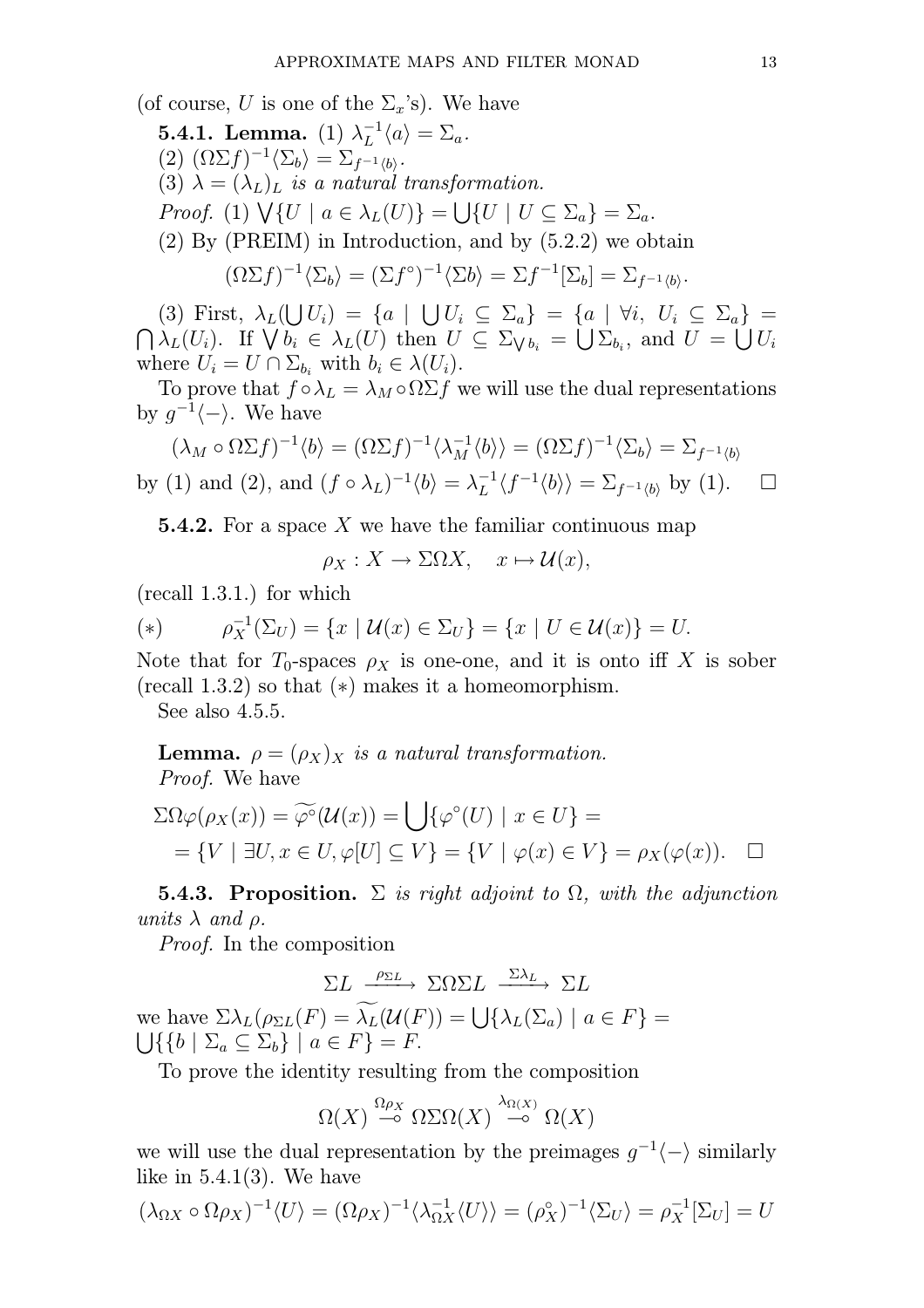by 5.4.1(1) and (PREIM) in Introduction.  $\Box$ 

5.5. Remark. All that was proved in this section can be done, more generally, for the category of locales modified to  $\text{Loc}_{\alpha}$  with complete distributive lattices for objects and collectionwise  $\alpha$ -prime  $f: L \to M$ for morphisms. This is why we have formally introduced the extra symbol  $\tau(L)$  for the topology  $\{\Sigma_a \mid a \in L\}$  - in the more general context the topology is just generated by  $\{\Sigma_a \mid a \in L\}$  - and why we have used the symbol U working with the  $\lambda$  (see 5.4) - in the more general context it is not necessarily one of the  $\Sigma_a$ .

It may be of interest that in the case of  $\alpha = \omega_0$  the construction yields a fragment of Priestley duality ([12]) restricted to complete distributive lattices.

### **REFERENCES**

- [1] B. Banaschewski and A. Pultr, A General View of Approximation, Applied Categorical Structures 14 (2006), 165-190.
- [2] B. Banaschewski and A. Pultr, Cauchy points of uniform and nearness frames, Quaestiones Mathematicae 19 (1-2) (1996), 101-127.
- [3] C. Caratheodory, Über die Begrenzung einfach zusamenhängender Gebiete, Math. Annalen 73 (1913).
- [4] F. Hausdorff, Grundzüge der Mengenlehre, Veit & Co., Leipzig (1914).
- [5] Martin Hötzel Escardó, Injective spaces in the filter monad, Department of Computing, Edinburg University (preprint, 1997)
- [6] A. Grothendieck and J. Dieudonné, Éléments de géométrie algebrique, tome I: le langage des schémas, I.H.E.S. Publ.Math., no.4.
- [7] A. Joyal and M. Tierney, An extension of the Galois theory of Grothendieck, Memoirs of the AMS 51 Number 309 (1984).
- [8] P.T. Johnstone, Stone spaces, Cambridge Studies in Advanced Math. No 3, Cambridge University Press, Cambridge, 1983.
- [9] J.L Kelley, General Topology, The University Series of Higher Mathematics, D. Van Nostrand 1955.
- [10] E. Manes, Algebraic Theories, Graduate Texts in Mathematics 26, Springer-Verlag, New York Heidelberg Berlin 1976.
- [11] S. Mac Lane, Categories for the Working Mathematician, Springer-Verlag, New York 1971.
- [12] H.A. Priestley, Ordered topological spaces and the representation of distributive lattices, Proc. London Math. Soc. 324 (1972), 507–530.
- [13] A. Pultr, Frames, Chapter in: Handbook of Algebra, Vol.3, (Ed. by M. Hazewinkel), Elsevier 2003. 791-858.
- [14] J. Picado and A. Pultr, Sublocale sets and sublocale lattices, Archivum Mathematicum 42,4 (2006), 409–418.
- [15] J. Picado and A. Pultr, Locales treated mostly in a covariant way, Textos de matemática 41, Dep. de Matemática, Univ. de Coimbra (2008).

Department of Mathematics and Statistics, McMaster University, 1280 Main St. W, Hamilton, Ontario L8S 4K1, Canada